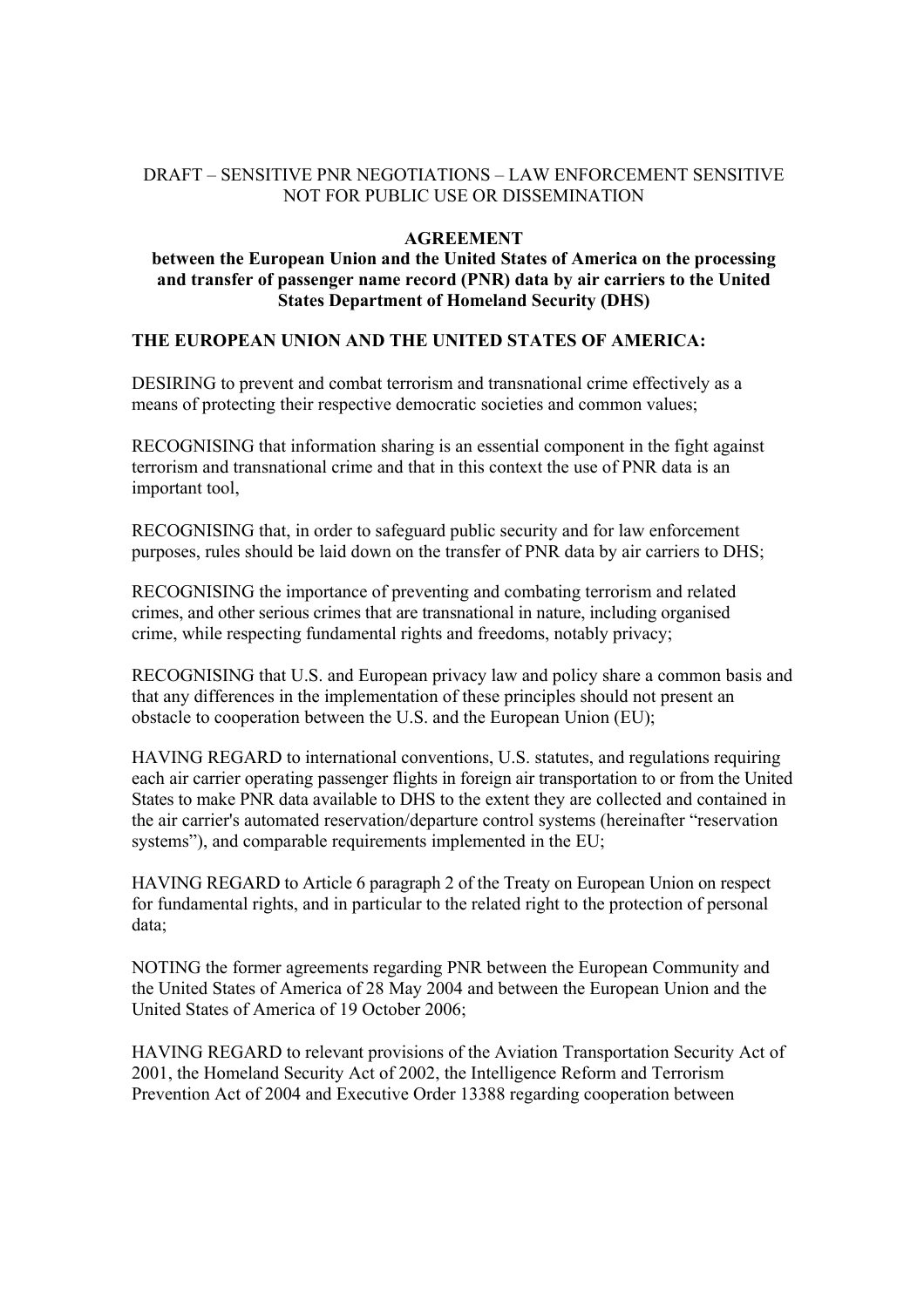agencies of the United States government in combating terrorism, as well as the Privacy Act of 1974, Freedom of Information Act and the E-Government Act of 2002;

NOTING that the European Union should ensure that air carriers with reservation systems located within the European Union make available PNR data to DHS and comply with the technical requirements for such transfers as detailed by DHS;

AFFIRMING that this Agreement does not constitute a precedent for any future discussions or negotiations between the United States and the European Union, or between either of the Parties and any State regarding the processing and transfer of PNR or any other form of data;

SEEKING to enhance and encourage cooperation between the parties in the spirit of transatlantic partnership;

# **HAVE AGREED AS FOLLOWS:**

(1) On the basis of the assurances in DHS's letter explaining its safeguarding of PNR (the DHS letter), the European Union will ensure that air carriers operating passenger flights in foreign air transportation to or from, the United States of America will make available PNR data contained in their reservation systems as required by DHS.

(2) DHS will immediately transition to a push system for the transmission of data by such air carriers no later than January 1, 2008 for all such air carriers that have implemented such a system that complies with DHS's technical requirements. For those air carriers that do not implement such a system, the current systems shall remain in effect until the carriers have implemented a system that complies with DHS's technical requirements. Accordingly, DHS will electronically access the PNR from air carriers' reservation systems located within the territory of the Member States of the European Union until there is a satisfactory system in place allowing for the transmission of such data by the air carriers.

(3) DHS shall process PNR data received and treat data subjects concerned by such processing in accordance with applicable U.S. laws, constitutional requirements, and without unlawful discrimination, in particular on the basis of nationality and country of residence. DHS's letter sets forth these and other safeguards.

(4) DHS and the EU, will periodically review the implementation of this Agreement, the DHS letter, and U.S. and EU PNR policies and practices with a view to mutually assuring the effective operation and privacy protection of their systems.

(5) By this Agreement, DHS expects that it is not being asked to undertake data protection measures in its PNR system that are more stringent than those applied by European authorities for their domestic PNR systems. DHS does not ask European authorities to adopt data protection measures in their PNR systems that are more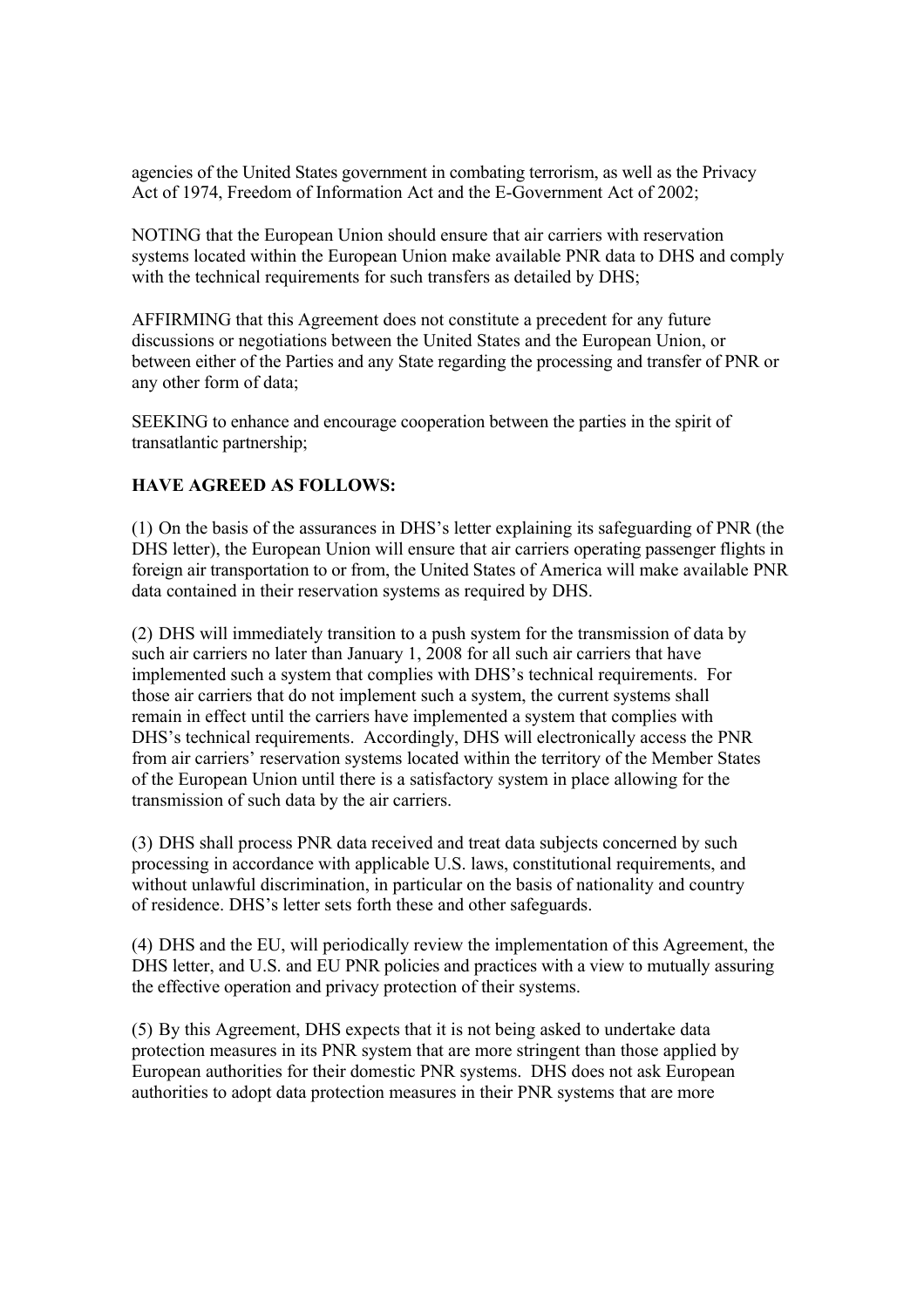stringent than those applied by the U.S. for its PNR system. If its expectation is not met, DHS reserves the right to suspend relevant provisions of the DHS letter while conducting consultations with the EU with a view to reaching a prompt and satisfactory resolution. In the event that a PNR system is implemented in the European Union or in one or more of its Member States that requires air carriers to make available to authorities PNR data for persons whose travel itinerary includes a flight to or from the European Union, DHS shall, strictly on the basis of reciprocity, actively promote the cooperation of the airlines within its jurisdiction.

(6) For the application of this Agreement, DHS is deemed to ensure an adequate level of protection for PNR data transferred from the European Union. Concomitantly, the EU will not interfere with relationships between the United States and third countries for the exchange of passenger information on data protection grounds.

(7) The U.S. and the EU will work with interested parties in the aviation industry to promote greater visibility for notices describing PNR systems (including redress and collection practices) to the travelling public and will encourage airlines to reference and incorporate these notices in the official contract of carriage.

(8) The exclusive remedy if the EU determines that the U.S. has breached this Agreement is the termination of this Agreement and the revocation of the adequacy determination referenced in paragraph (6). The exclusive remedy if the U.S. determines that the EU has breached this agreement is the termination of this Agreement and the revocation of the DHS letter.

(9) This Agreement will enter into force on the first day of the month after the date on which the Parties have exchanged notifications indicating that they have completed their internal procedures for this purpose. This Agreement will apply provisionally as of the date of signature. Either Party may terminate or suspend this Agreement at any time by notification through diplomatic channels. Termination will take effect thirty (30) days from the date of notification thereof to the other Party unless either Party deems a shorter notice period essential for its national security or homeland security interests. This Agreement and any obligations there under will expire and cease to have effect seven years after the date of signature unless the parties mutually agree to replace it.

This Agreement is not intended to derogate from or amend the laws of the United States of America or the European Union or its Member States. This Agreement does not create or confer any right or benefit on any other person or entity, private or public.

Done at \_\_\_ this \_\_\_ day of \_\_\_ , 2007, in two originals, in the English language. The Agreement shall also be drawn up in the Bulgarian, Czech, Danish, Dutch, Estonian, Finnish, French, German, Greek, Hungarian, Irish, Italian, Latvian, Lithuanian, Maltese, Polish, Portuguese, Romanian, Slovak, Slovenian, Spanish and Swedish languages, and the Parties shall approve these language versions by an exchange of diplomatic notes. Once